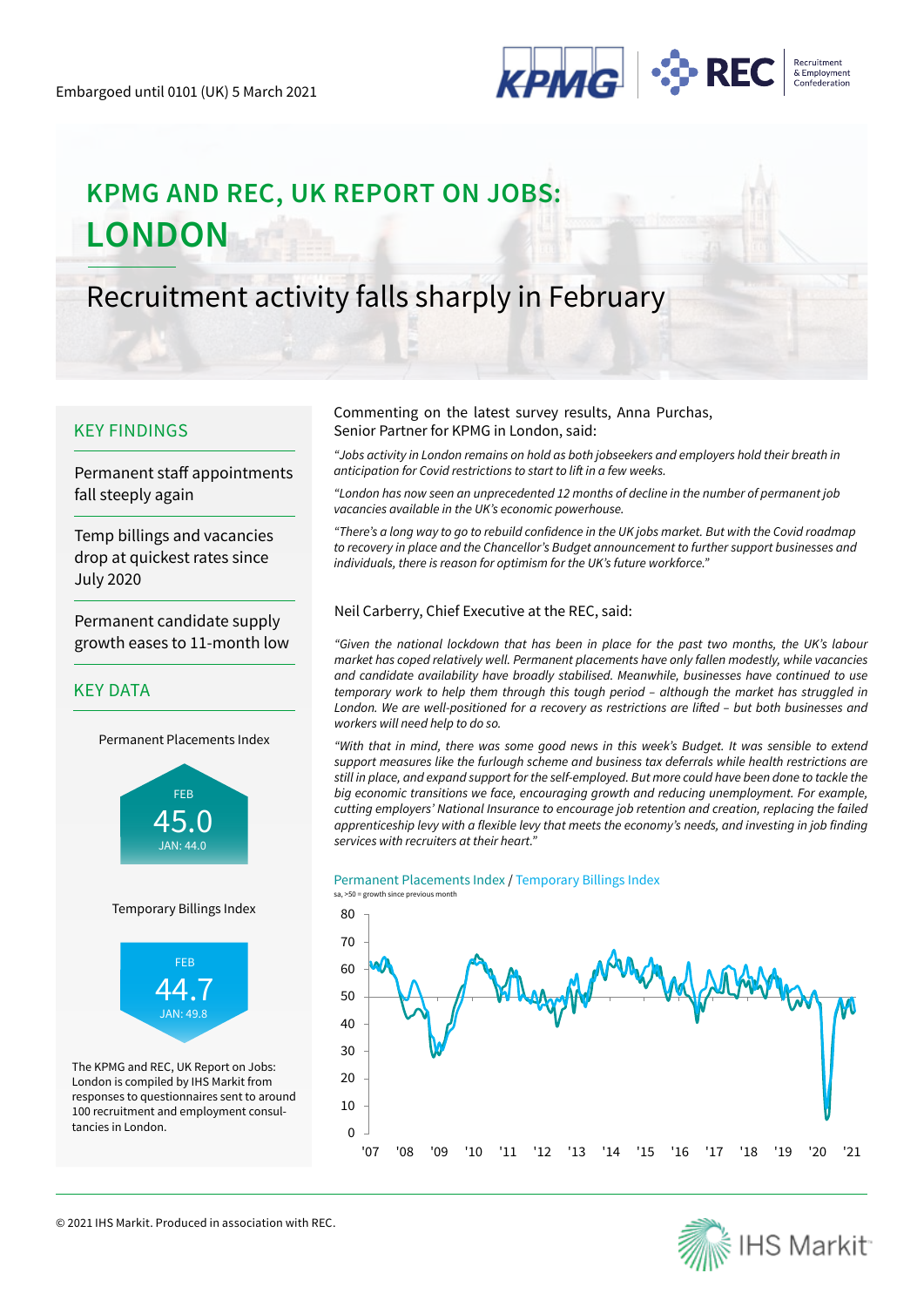

# **1 STAFF APPOINTMENTS**

Recruitment consultancies report on the number of people placed in permanent jobs each month, and their revenues (billings) received from placing people in temporary or contract positions at employers.



Permanent placements fall steeply

The number of permanent staff appointments in London continued to fall markedly during February, extending the current run of decline to 14 months. The rate of reduction softened slightly from that seen in January, but was still quicker than the UK trend. Surveyed recruiters largely attributed the drop in placements to industries that were shut or severely impacted by national lockdown measures. That said, some panellists saw an uptick in demand for workers in categories such as IT and construction.

Permanent Placements Index



#### Temporary Billings Index



44 46 48 50 52 54 Last six months Billings Index

Temporary

#### Temp billings decline at quickest pace for seven months

Tightened lockdown measures in London had a notable impact on temporary staff billings midway through the first quarter of the year. The respective seasonally adjusted index fell to its lowest in seven months, indicating a sharp decrease in temp billings. While the index remained far higher than the level seen during the first national lockdown, it contrasted with UK-wide data which signalled an uplift in temporary billings.



|          | Permanent |        | Temporary |        |
|----------|-----------|--------|-----------|--------|
|          | UK        | London | UK        | London |
| $Sep-20$ | 56.0      | 48.8   | 56.0      | 49.6   |
| $Oct-20$ | 48.8      | 42.0   | 56.4      | 46.1   |
| $Nov-20$ | 48.2      | 46.2   | 56.1      | 45.9   |
| $Dec-20$ | 51.1      | 49.0   | 57.9      | 47.3   |
| $Jan-21$ | 43.8      | 44.0   | 55.0      | 49.8   |
| $Feb-21$ | 47.1      | 45.0   | 51.6      | 44.7   |

### JOB VACANCIES

February data pointed to a further sharp decline in open permanent roles across London, despite the rate of reduction easing since January. The UK also saw a drop in permanent staff vacancies, but only marginally overall.

Vacancies for temporary positions in London dropped for a second straight month, meanwhile, with the rate of decline little-changed since the start of the year. This contrasted with a solid rise in temp vacancies at the UK level.

Vacancies Index (Permanent / Temporary)



sa, >50 = growth since previous month

|          | Permanent |         | Temporary |         |
|----------|-----------|---------|-----------|---------|
|          | UK        | I ondon | UK        | I ondon |
| $Sep-20$ | 50.0      | 44 5    | 53.8      | 49.9    |
| $Ort-20$ | 474       | 42.5    | 52 R      | 50.9    |
| $Nov-20$ | 46 6      | 43.1    | 51.9      | 48.0    |
| $Dec-20$ | 50.1      | 46.8    | 547       | 51.1    |
| $Jan-21$ | 455       | 43.4    | 514       | 46.6    |
| Feb-21   | 49.7      | 45.2    | 53.0      | 46.5    |

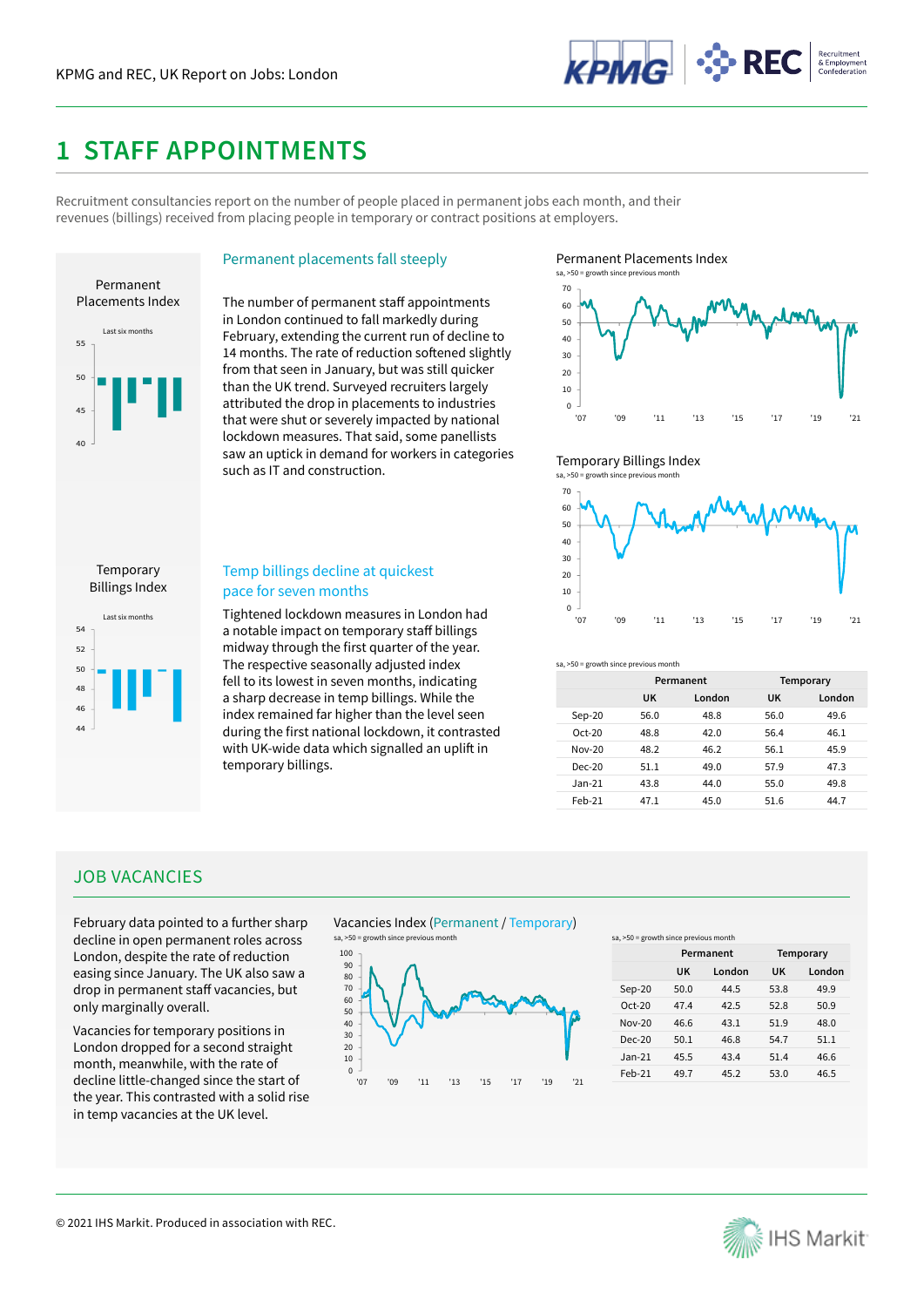

# **2 STAFF AVAILABILITY**

Recruitment consultants are asked to report whether availability of permanent and temporary staff has changed on the previous month.



Temporary Staff Availability Index



### Permanent staff supply growth eases to 11-month low

Adjusted for seasonal variation, the London Permanent Staff Availability Index signalled a solid rise in the number of people looking for permanent jobs in February. That said, this marked the slowest increase in staff availability in the current 11-month sequence of growth, after having eased sharply from August's recent high. Staff redundancies drove the rise in availability, according to recruiters, but was partially offset by a drop in EU candidates and a reluctance to switch jobs during the national lockdown.

### Temp worker availability rises at quicker rate

After having slowed in each of the last three months, the rate of growth in temporary staff supply across London accelerated in February. The overall increase in candidate numbers was marked and much sharper than the national average. Recruiters highlighted that redundancies in sectors such as hospitality drove the latest rise, with some also noting increased turnover of shortterm workers due to IR35.

Permanent Staff Availability Index



Temporary Staff Availability Index



sa, >50 = improvement since previous month

|          | Permanent |        | Temporary |        |
|----------|-----------|--------|-----------|--------|
|          | UK        | London | UK        | London |
| Sep-20   | 76.7      | 77.0   | 75.3      | 79.8   |
| $Oct-20$ | 74.2      | 76.1   | 74.9      | 84.1   |
| $Nov-20$ | 71.4      | 71.4   | 68.5      | 74.1   |
| $Dec-20$ | 64.9      | 67.9   | 62.8      | 73.6   |
| $Jan-21$ | 54.4      | 58.5   | 55.7      | 64.0   |
| $Feb-21$ | 49.9      | 52.8   | 55.3      | 70.0   |

# **3 DEMAND FOR SKILLS**

Recruitment consultancies are invited to specify any areas in which they have encountered skill shortages during the latest month.

### Skills in short supply: Permanent staff Skills in short supply: Temporary staff Skills in short supply: Temporary staff

Accounting/Financial Auditors **Finance** Risk

Executive/Professional Compliance Legal Marketing

Hotel & Catering Chefs

IT & Computing Developers Digital IT SAP Software Engineer

#### Nursing/Medical/Care Health Care Assistants Other Customer Service Dutch Speakers European Speakers German Speakers Health & Safety Sales Scandinavian Speakers

Executive/Professional Legal IT & Computing Developers Software Engineers **Technology** Nursing/Medical/Care Health Care Assistants Social Workers Support Workers Other Dutch Speakers

European Speakers German Speakers Scandinavian Speakers

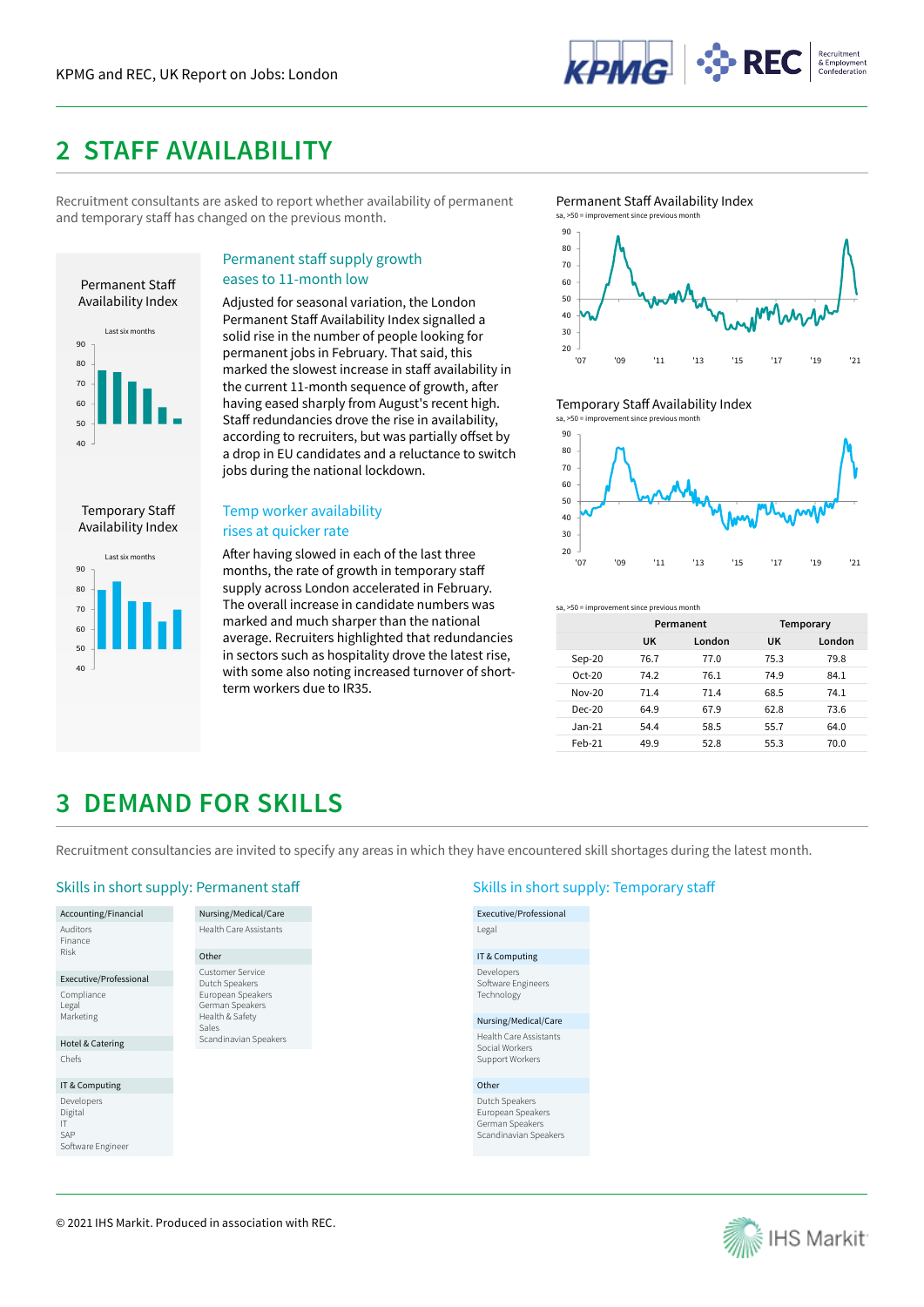

# **4 PAY PRESSURES**

The recruitment industry survey tracks both the average salaries awarded to people placed in permanent jobs each month, as well as average hourly rates of pay for temp/contract staff.



#### Slowest fall in permanent salaries for 11 months

The latest survey data continued to indicate softer pay pressures in London midway through the opening quarter of the year. Firms reduced permanent starting salaries for the eleventh straight month, albeit to the weakest extent over this period and only slightly. Moreover, the drop in pay was not as marked as that seen across the UK as a whole. Recruiters seeing a fall in salaries linked this to lower demand for staff due to COVID-19, whereas some found that competition for highlevel candidates drove salaries higher.

Permanent Salaries Index



#### Temporary Wages Index sa,  $>50$  =



# 35 40 45 50 55 Last six months Wages Index

Temporary

### Temp pay declines sharply

Wages awarded to newly-placed temporary workers in London continued to fall sharply in February, thereby extending the current run of decline to a year. According to recruiters, lower vacancies and higher candidate supply mostly drove the reduction in pay. The pace of decrease softened slightly from the previous month, however, and was the third-weakest in the aforementioned sequence. At the same time, temp wages across the UK were broadly stable.

sa, >50 = inflation since previous month

|          | Permanent |        | Temporary |        |
|----------|-----------|--------|-----------|--------|
|          | UK        | London | UK        | London |
| Sep-20   | 44.7      | 44.0   | 48.3      | 43.7   |
| $Oct-20$ | 44.5      | 40.1   | 46.4      | 39.1   |
| $Nov-20$ | 45.6      | 41.6   | 48.6      | 43.3   |
| $Dec-20$ | 50.2      | 49.1   | 51.4      | 46.7   |
| $Jan-21$ | 47.7      | 44.6   | 49.6      | 43.3   |
| $Feb-21$ | 48.6      | 49.6   | 49.9      | 44.6   |

## OFFICIAL DATA: UK AVERAGE WEEKLY EARNINGS

Data from the Office for National Statistics signalled that average weekly earnings across the UK rose 3.8% year-on-year to £672 in the final quarter of 2020.

Wales posted the strongest annual increase, up 10.2% to £624. The sharpest fall was seen in Scotland, where average weekly earnings were down -3.2% on the previous year to £628.



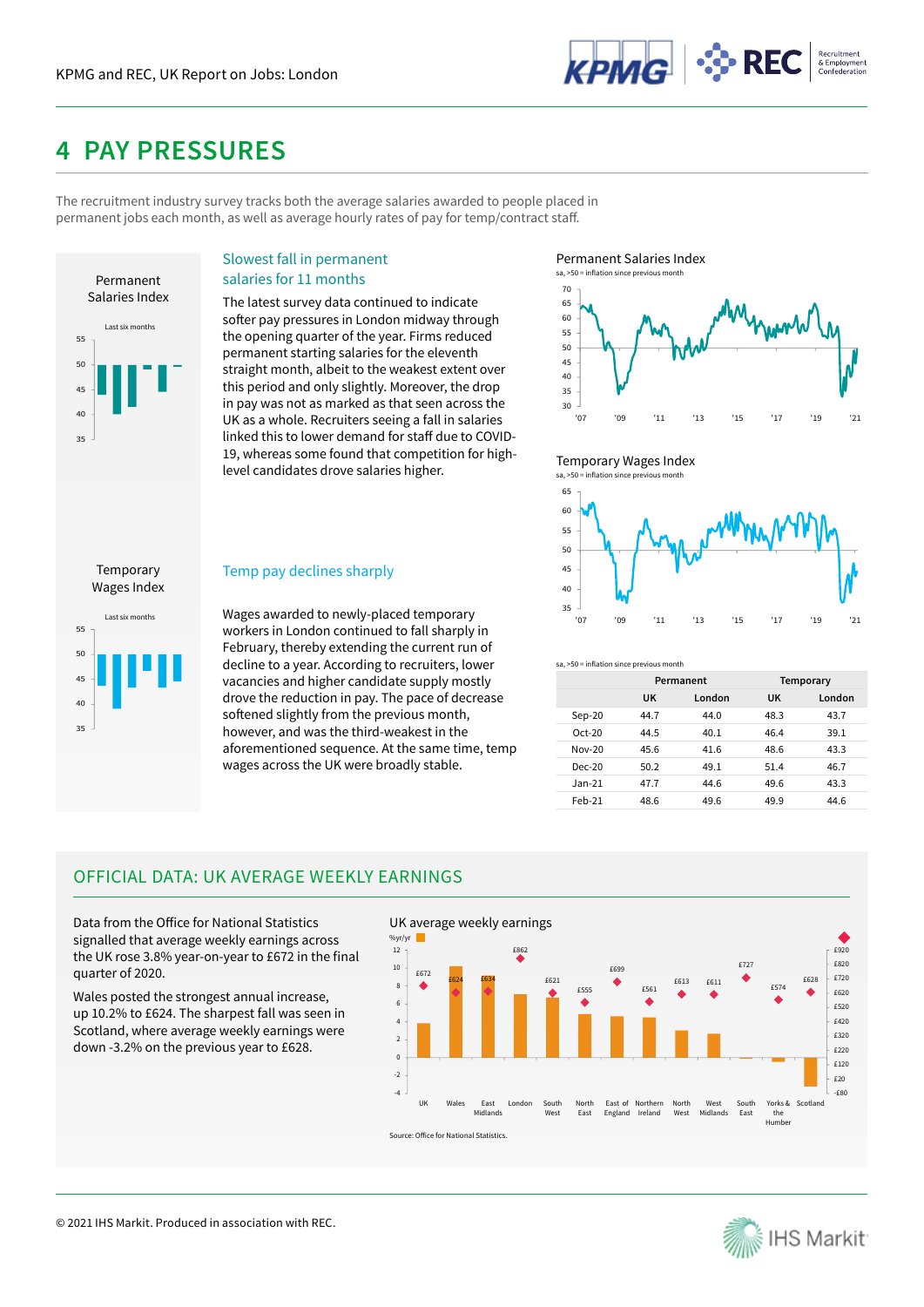

# **5 REGIONAL COMPARISON**

The KPMG and REC, UK Report on Jobs: London is one of four regional reports tracking labour market trends across England. Reports are also available for the South of England, the Midlands and the North of England.

#### Staff appointments

The number of permanent staff appointments across the UK fell for the second month in a row during February. The rate of decline was strong, although it did ease noticeably on the month. Across the four monitored regions, the South of England recorded the quickest fall, followed by London. The North of England was the only area to see permanent placements rise in February.

At the same time, temp billings increased again, but the upturn was the slowest in the current seven-month sequence of expansion and only mild. Across the four monitored English regions, a steep rise in temp billings in the Midlands and slight upturns in both the North and South of England were partially offset by a sharp decrease in London.

#### Candidate availability

February data highlighted a broadly unchanged supply of permanent candidates across the UK during February. Following a ten-month long sequence of increase, the respective seasonally adjusted index posted just below the 50.0 mark to signal broadly stable permanent staff availability. Regional trends highlighted divergences, as renewed falls in permanent staff supply in the Midlands and North of England were cancelled out by further rises in the South of England and London.

Meanwhile, the availability of temporary staff rose further. The rate of increase was the slowest for nearly a year, but nonetheless sharp. At the regional level, the upturn in temp staff supply was broad based, but London registered a markedly faster increase than the three remaining monitored English regions.

#### Pay pressures

There were further signs of deflationary pay pressures in the UK labour market during February, as salaries awarded to permanent new joiners fell. Declines were recorded in each of the four monitored English regions, with the South of England seeing the fastest reduction. Permanent salaries across the UK have now fallen in all but one of the past 11 months.

Turning to temporary pay, February data pointed to broadly stable hourly wage rates for short-term staff across the UK, with the respective seasonally adjusted index rising to just below the neutral 50.0 mark. Sustained wage inflation in the Midlands, South and North of England offset another sharp reduction in temp rates in London.







45 50 55 60 65 70 75 UK Midlands South North London sa, >50 = growth since previous month